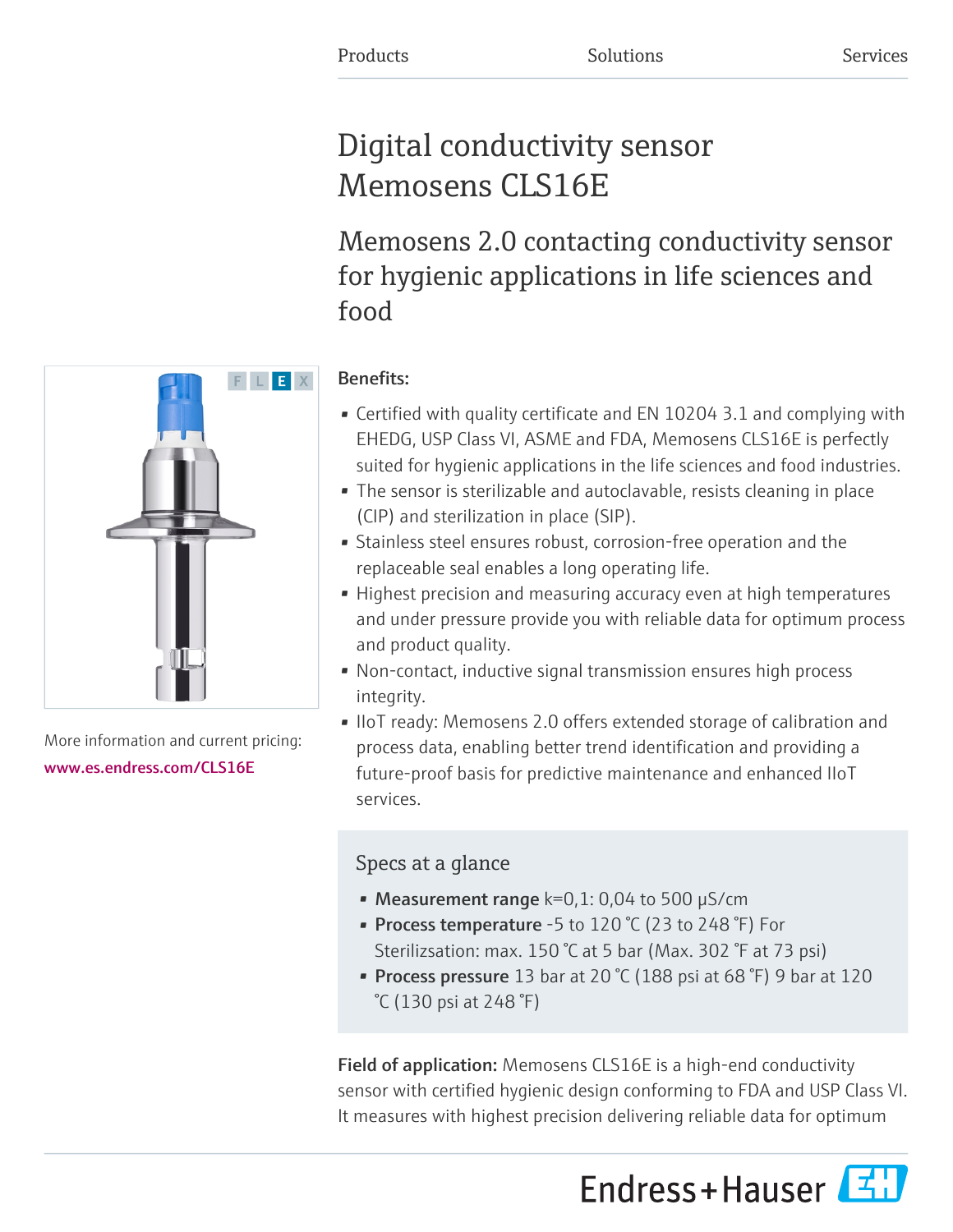process and product quality. The sensor is robust and offers a long operating life thanks to its replaceable seal. With Memosens 2.0 technology, CLS16E is able to store more calibration and process data, facilitating predictive maintenance and providing the perfect basis for IIoT services.

### Features and specifications

### Conductivity Measuring principle

Conductive

### Application

Pure and ultrapure water Pharmaceutical industry Final rinse **WFI** 

### Characteristic

Hygienic 2-electrode conductivity sensor

### Measurement range

k=0,1: 0,04 to 500 µS/cm

### Measuring principle

Conductive conductivity cell with electropolished stainless steel electrodes

### Design

Hygienic 2-electrode conductivity sensor with coaxially arranged electrodes, electropolished

### **Material**

Isolation: PEEK Electrode: polished stainless steel 1.4435 Sealing: Isolast (FFKM) FDA approved

### Dimension

Electrode diameter: 17 mm (0.66 inch) Electrode length: 54 mm (2.13 inch)